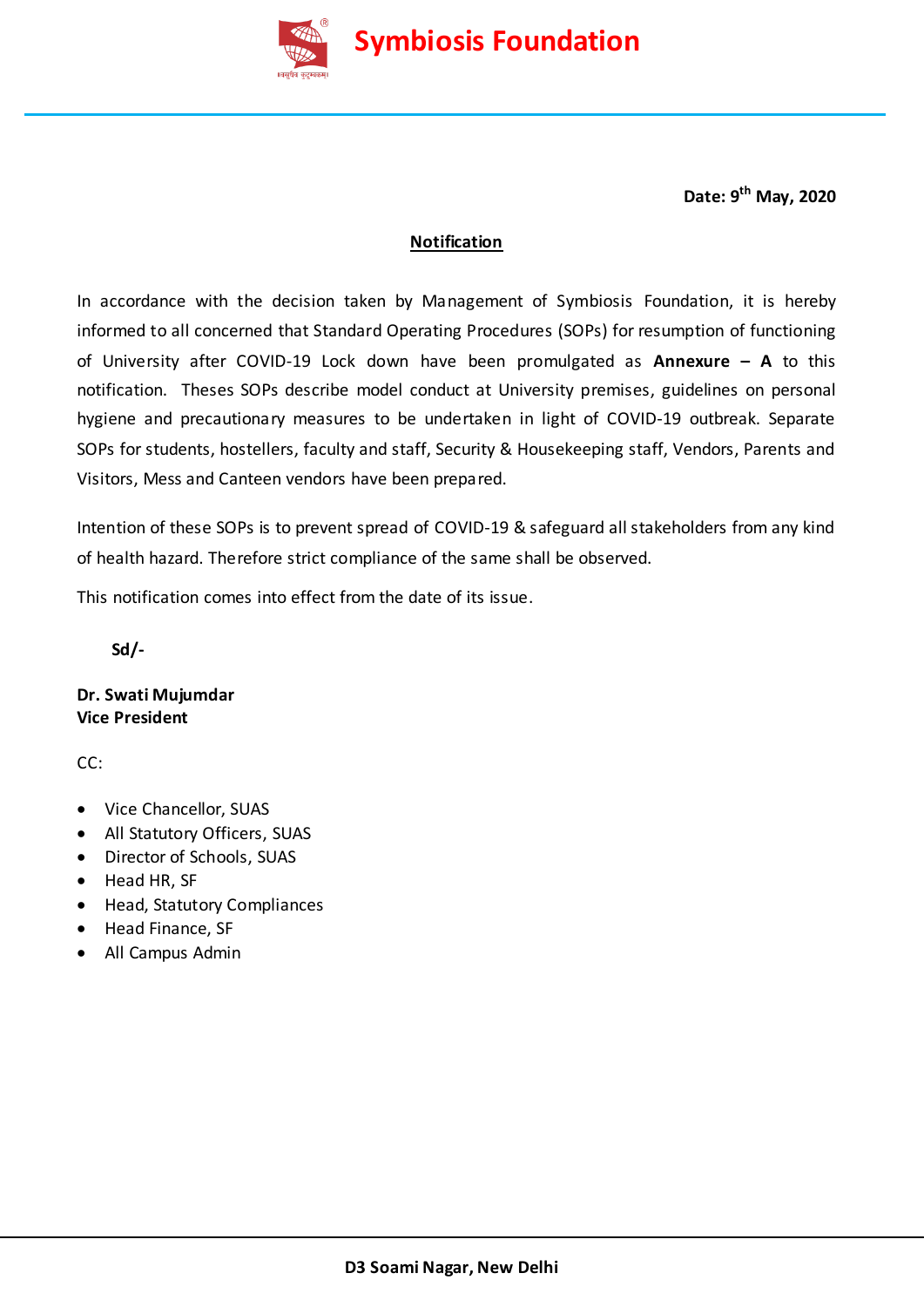

# **Standard Operating Procedure for students post Covid - 19 Lock Down**

## **A. Conduct at University Campus:**

- 1. You should submit duly filled and signed Medical History form (Covid Survey form) to designated official at the University before commencement of academic session
- 2. Use Clean and Neat mask covering nose till chin
- 3. Every student should follow social distancing of at least 1 meter while in Campus and out of Campus, while entering in faculty rooms, labs, offices etc.
- 4. Make use of staircase instead of elevators
- 5. Ensure that all doors and windows are in open condition
- 6. Avoid keeping your bags at common place
- 7. Have lunch at designated place /canteen / mess
- 8. You will be informed by respective course heads about your seating arrangement at Classroom / labs etc. before commencement of academic session after lockdown.
- 9. Students shall wait and meet the concerned University faculty / officials at designated waiting / meeting area only
- 10. Aarogya Setu App shall be installed and used by all.

## **B. Maintenance of Personal Hygiene:**

- 1. Wash hands often with soap and water for at least 20 seconds.
- 2. Clean your hands with sanitizers with at least 70% alcohol
- 3. Everyone should carry their own sanitizer
- 4. Do not touch nose, mouth and face area
- 5. Do not touch public areas
- 6. Do not spit anywhere
- 7. Put garbage in dust bins only
- 8. Maintain habit of wearing washed and dean cloths.
- 9. Sanitize your hands after use of washroom, common drinking water points, before and after your meals

- 1. Sanitize yourself and your belongings before entering your house
- 2. Avoid social gathering and get together
- 3. Avoid visit to relatives and friend's house
- 4. Avoid sports activities
- 5. Avoid public transport
- 6. Do not use shared vehicles, One person with two wheeler (Rider only) & Two persons in Four Wheeler (including driver) – one person on driver's seat and other person on back seat
- 7. Avoid drinking of cold drinks, cold water, ice-cream, other cold beverages etc
- 8. Avoid eating uncooked food.
- 9. Avoid cash transactions as much as possible and use contactless payments such as UPI/ Bhim/ Google pay etc.
- 10. Items such as tablets, touch screens, keyboards, remote controls, may be fitted with a wipeable cover
- 11. Everyone should have health insurance preferably
- 12. Take rest at home or get medical treatment if having cold, cough or fever
- 13. Avoid contact with others if suffering from cold, cough or fever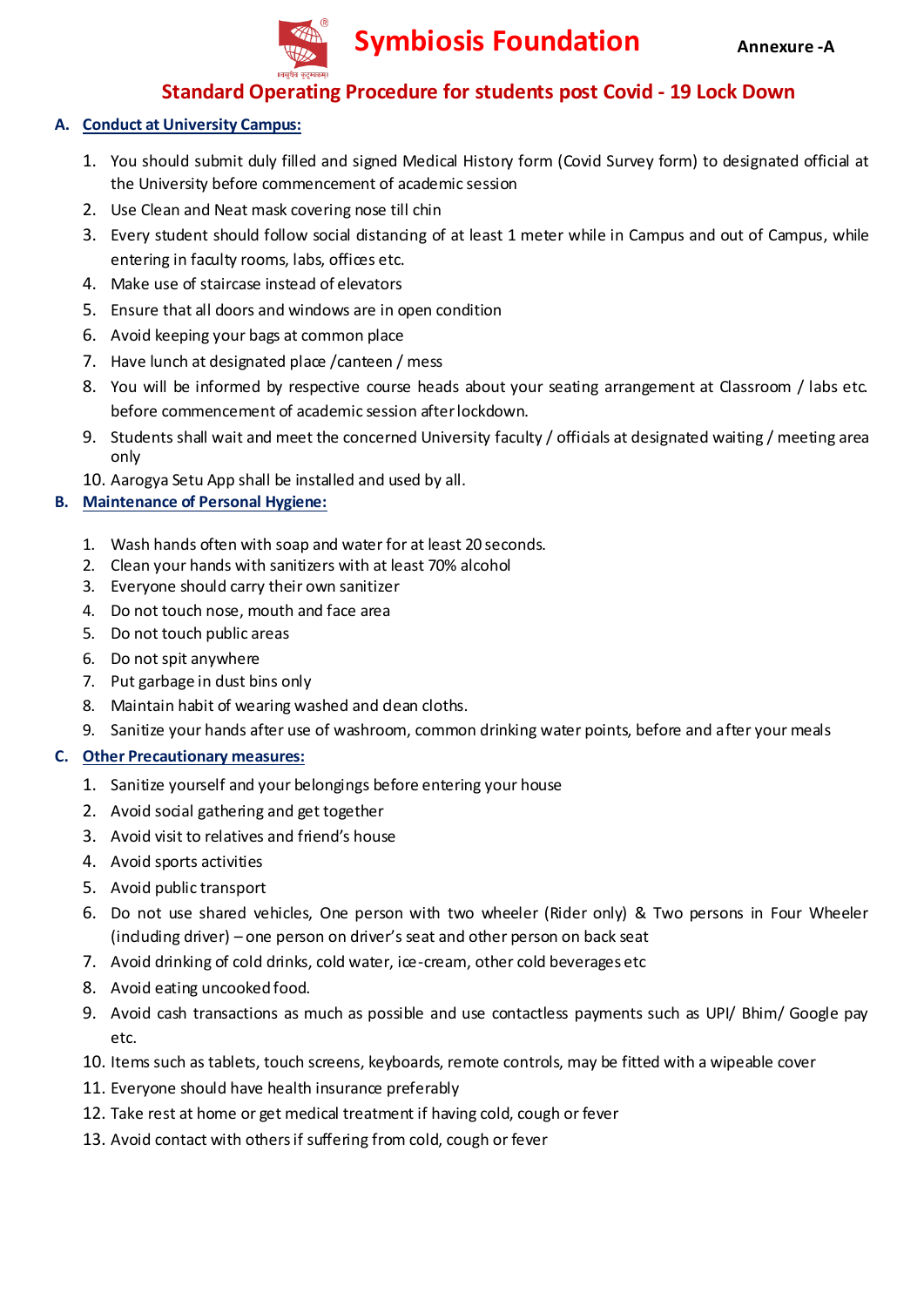

## **Standard Operating Procedure for students at Hostel post Covid - 19 Lock Down**

## **A. Conduct at Hostel:**

- 1. Use clean and neat mask covering nose till chin
- 2. Each student should follow social distancing of at least 1 meter while in Campus and out of Campus
- 3. Keep 1 meter distance between beds in rooms
- 4. Make use of staircase instead of elevators
- 5. Ensure that all doors and windows are in open condition
- 6. Do not make use of Indoor games hall, Common TV hall and Gym
- 7. Follow social distancing in Mess Hall
- 8. Batch of 25 students will have breakfast/lunch/dinner at a time in mess hall by keeping social distancing. Others may wait outside mess hall by keeping social distancing. Every student should finish meals within 20 minutes of time
- 9. Do not take meal plate on your own in mess; get it by the hands of mess in charge
- 10. No two or more than two students will sit or walk together
- 11. Avoid sharing of things
- 12. Only one student should enter in health centre at a time
- 13. Students shall wait and meet the concerned hostel officials at designated waiting / meeting area only
- 14. Aarogya Setu App shall be installed and used by all.

#### **B. Maintenance of Personal Hygiene:**

- 1. Keep your room and surroundings clean
- 2. Wash hands often with soap and water for at least 20 seconds.
- 3. Clean your hands with sanitizers with at least 70% alcohol
- 4. Everyone should carry their own sanitizer
- 5. Do not touch nose, mouth and face area
- 6. Do not touch public areas
- 7. Do not spit anywhere
- 8. Put garbage in dust bins only
- 9. Maintain habit of wearing washed and dean cloths.
- 10. Sanitize your hands after use of washroom, common drinking water points, before and after your meals

- 1. Sanitize yourself and your belongings before entering your room
- 2. Avoid social gathering
- 3. Avoid visit to relatives, friend's house and friend's room
- 4. Avoid city visit, out pass and ordering of food from outside
- 5. Avoid public transport
- 6. Do not use shared vehicles, One person with two wheeler (Rider only) & Two persons in Four Wheeler (including driver) – one person on driver's seat and other person on back seat
- 7. Avoid drinking of cold drinks, cold water, ice-cream, other cold beverages etc
- 8. Avoid eating uncooked food.
- 9. Avoid cash transactions as much as possible and use contactless payments such as UPI/ Bhim/ Google pay etc.
- 10. Items such as tablets, touch screens, keyboards, remote controls, may be fitted with a wipeable cover
- 11. Everyone should have health insurance preferably
- 12. Take rest at home or get medical treatment if having cold, cough or fever
- 13. Avoid contact with others if suffering from cold, cough or fever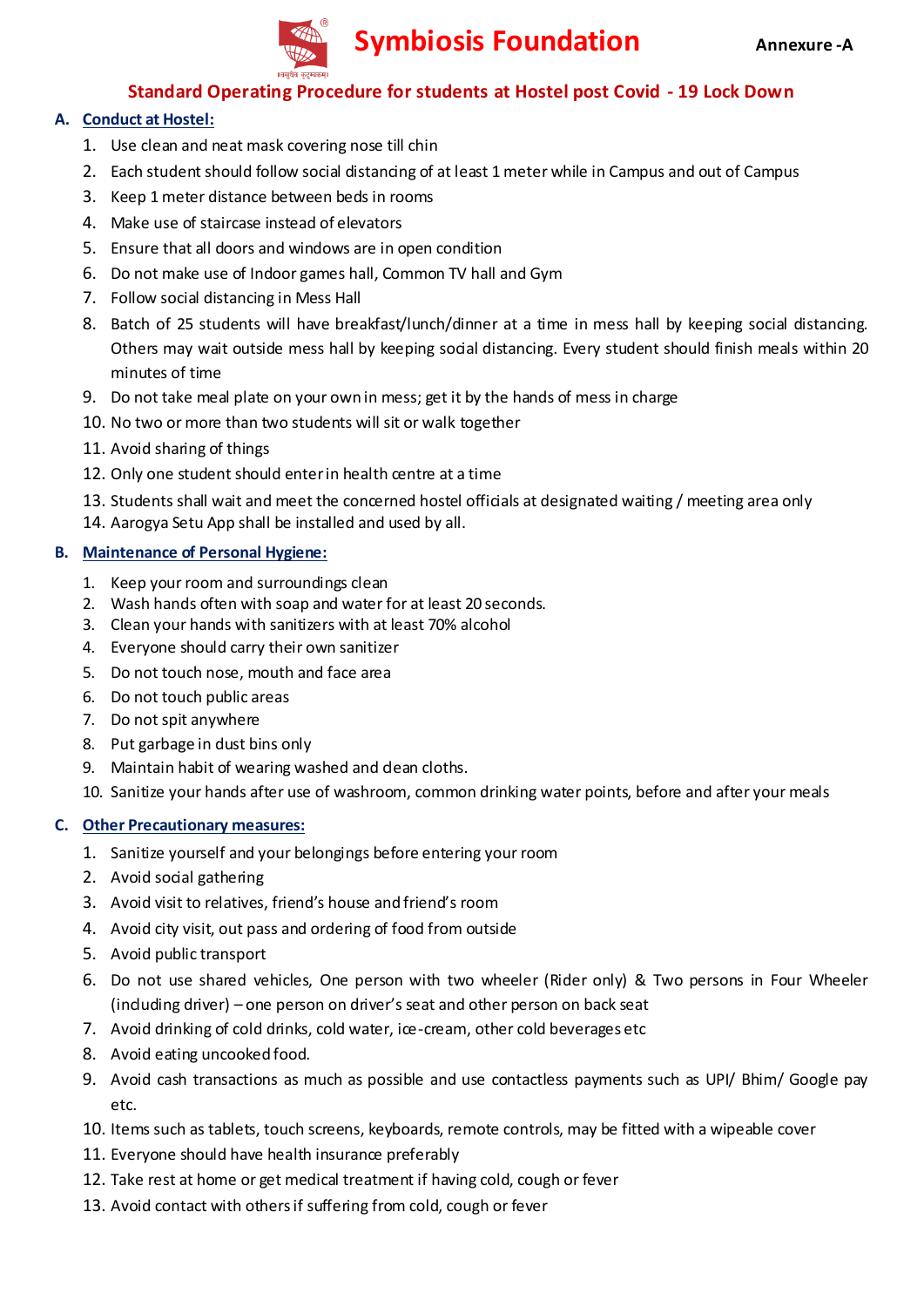

# **Standard Operating Procedure for Faculty & Staff post Covid - 19 Lock Down**

## **A. Conduct at Workplace:**

- 1. You should submit duly filled and signed Medical History form (Covid Survey form) to designated official at the University before resuming the office
- 2. Use clean and neat mask covering nose till chin
- 3. Follow social distancing of at least 1 meter while in Campus, dass rooms, labs, offices & out of Campus and educate students to follow the same
- 4. Sanitize yourself and your belongings before entering office
- 5. Sanitize your hands before entering meeting rooms, offices
- 6. Do not visit colleagues area
- 7. To minimize possible discussions & interactions, these can be held through hand phones, intercoms and mobile phones.
- 8. Meetings are to be avoided and VC, Conf. calls or other modes should be used as replacement.
- 9. Clustered sitting and standing to be avoided
- 10. Avoid sharing of things
- 11. Avoid use and carrying of hard copy files where ever possible and soft copy correspondences, approvals and other procedures shall be encouraged.
- 12. Have lunch at your respective workplace / canteen / designated place
- 13. Make use of staircase instead of elevators
- 14. Use of Air conditioner shall be avoided
- 15. Ensure that all doors and windows are in open condition during working hours.
- 16. Faculty / staff shall meet the students / parents / visitors at designated waiting / meeting area only
- 17. Aarogya Setu App shall be installed and used by all.

## **B. Maintenance of Personal Hygiene:**

- 1. Wash hands often with soap and water for at least 20 seconds.
- 2. Clean your hands with sanitizers with at least 70% alcohol
- 3. Everyone should carry their own sanitizer
- 4. Do not touch nose, mouth and face area
- 5. Do not touch public areas
- 6. Do not spit anywhere
- 7. Put garbage in dust bins only
- 8. Maintain habit of wearing washed and dean cloths.
- 9. Sanitize your hands after use of washroom, common drinking water points, before and after your meals

- 1. Sanitize yourself and your belongings before entering your house
- 2. Avoid social gathering and get together
- 3. Avoid visit to relatives and friend's house
- 4. Avoid public transport
- 5. Do not use shared vehicles, One person with two wheeler (Rider only) & Two persons in Four Wheeler (induding driver) – one person on driver's seat and other person on back seat
- 6. Avoid drinking of cold drinks, cold water, ice-cream, other cold beverages etc
- 7. Avoid eating uncooked food.
- 8. Avoid cash transactions as much as possible and use contactless payments such as UPI/ Bhim/ Google pay etc.
- 9. Everyone should have health insurance preferably
- 10. Items such as tablets, touch screens, keyboards, remote controls, may be fitted with a wipeable cover
- 11. Take rest at home or get medical treatment if having cold, cough or fever
- 12. Avoid contact with others if suffering from cold, cough or fever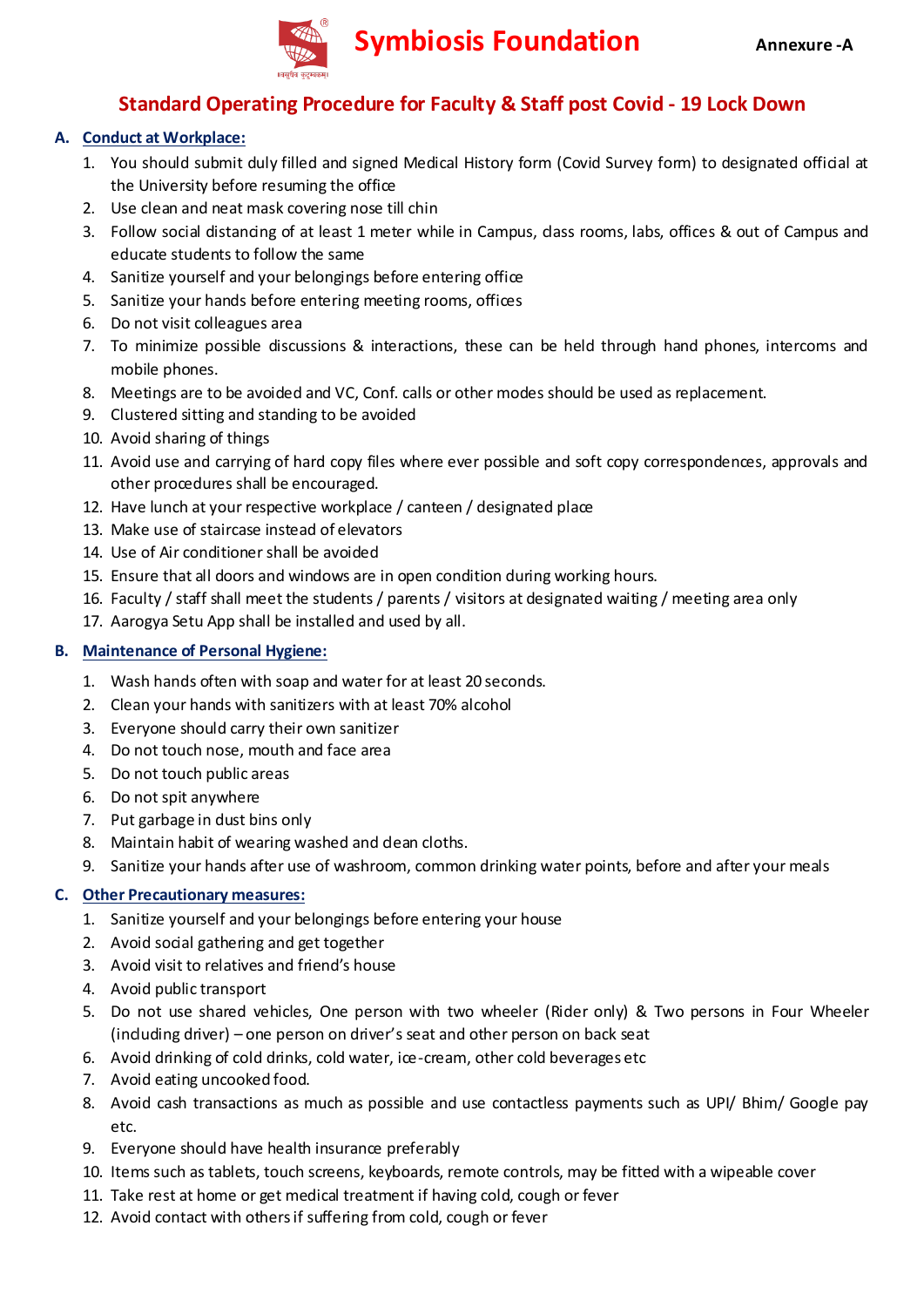

## **Standard Operating Procedure for Security / Housekeeping Staff post Covid - 19 Lock Down**

## **A. Conduct at University premises:**

- 1. Use clean and neat mask covering nose till chin
- 2. Every security / housekeeping staff should follow social distancing of at least 1 meter while in Campus and out of Campus and educate others to follow social distancing
- 3. Maintain social distancing with colleagues, visitor, while roaming in campus
- 4. Sanitize your hands before and after locking rooms, before entering in meeting rooms, offices etc.
- 5. Garbage should be disposed properly
- 6. Washrooms, furniture, hand-rails, glasses, common touch points should be cleaned properly with the liquid as per guideline of MoHaFW
- 7. Ensure that all doors and windows are in open condition
- 8. Avoid sharing of things
- 9. Inform University authorities about any student/staff/visitor found not following social distancing
- 10. Have lunch at your respective workplace / canteen / designated place
- 11. Aarogya Setu App shall be installed and used by all.

## **B. Maintenance of Personal Hygiene:**

- 1. Uniform should be Neat and clean with mask
- 2. Wash hands often with soap and water for at least 20 seconds.
- 3. Clean your hands with sanitizers with at least 70% alcohol
- 4. Everyone should carry their own sanitizer
- 5. Do not touch nose, mouth and face area
- 6. Do not touch public areas
- 7. Do not spit anywhere
- 8. Put garbage in dust bins only
- 9. Maintain habit of wearing washed and clean cloths.
- 10. Sanitize your hands after use of washroom, common drinking water points, before and after your meals

- 1. Sanitize yourself and your belongings before entering your house
- 2. Avoid social gathering
- 3. Avoid visit to relatives and friend's house
- 4. Avoid public transport
- 5. Do not use shared vehicles, One person with two wheeler (Rider only) & Two persons in Four Wheeler (including driver) – one person on driver's seat and other person on back seat
- 6. Avoid drinking of cold drinks, cold water, ice-cream, other cold beverages etc
- 7. Avoid eating uncooked food.
- 8. Avoid cash transactions as much as possible and use contactless payments such as UPI/ Bhim/ Google pay etc.
- 9. Everyone should have health insurance preferably
- 10. Take rest at home or get medical treatment if having cold, cough or fever
- 11. Avoid contact with others if suffering from cold, cough or fever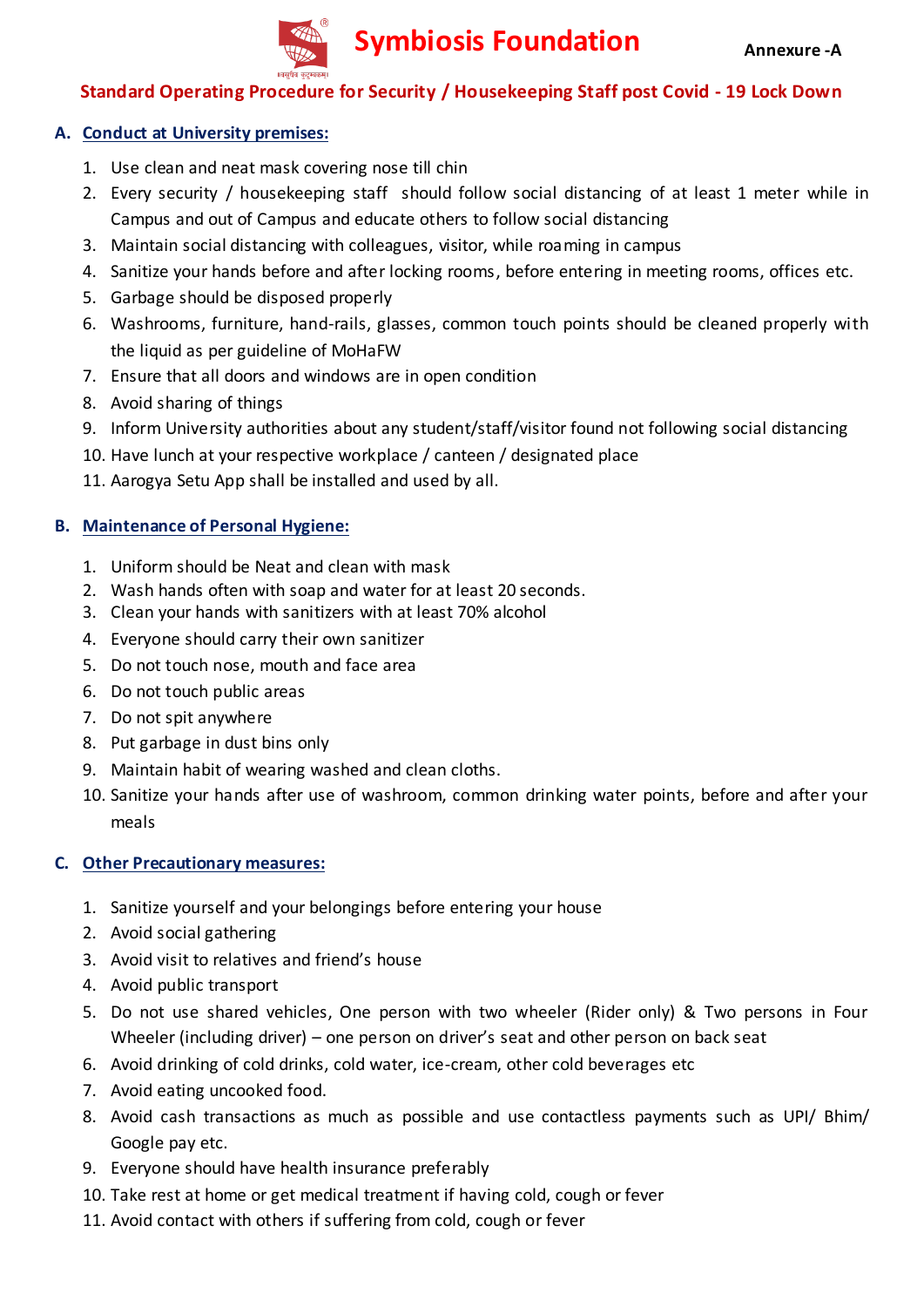

# **Standard Operating Procedure for Vendors post Covid - 19 Lock Down**

- 1. Vendors should educate their employees working at University campus about social distancing and personal hygiene
- 2. Vendor should provide/educate them to wear proper clean and neat uniform, carry sanitizers
- 3. Vendor should not send their employees at campus if he/she is not feeling well
- 4. Vendors shall use Clean and Neat mask covering nose till chin at University premises and clean hands with sanitizers
- 5. Vendors shall wait and meet the concerned University officials at designated waiting / meeting area only
- 6. Vendors should follow social distancing of at least 1 meter while at Campus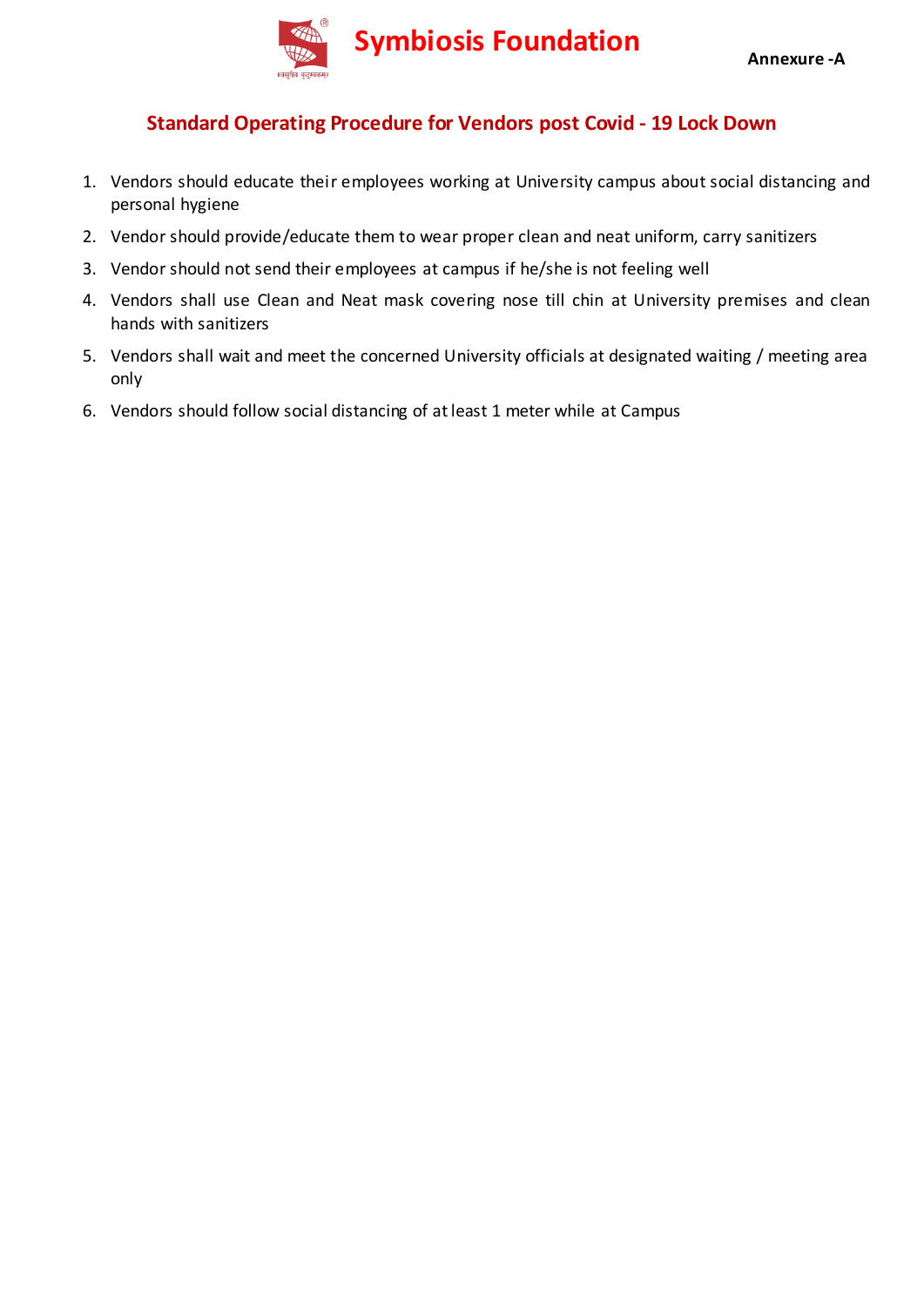

## **Standard Operating Procedure for Visitors and Parents at University post Covid - 19 Lock Down**

- 1. Do not visit the campus if you are not feeling well
- 2. Avoid visiting the campus if it is possible to get the desired work done telephonically / online
- 3. Report at Security to register your details
- 4. On completion of formalities at the Security, report at reception to inform about your work
- 5. Follow social distancing of at least 1 meter while at Campus
- 6. Use Clean and Neat mask covering nose till chin at University premises and clean hands with sanitizers
- 7. Wait and meet the concerned University officials at designated waiting / meeting area only
- 8. Avoid touching public areas
- 9. Do not spit anywhere
- 10. Put garbage in dust bins only
- 11. Sanitize your hands after use of washroom, common drinking water points etc.
- 12. Make use of staircase instead of elevators
- 13. Avoid keeping your belongings at common place
- 14. Do not loiter at campus and leave the premises immediately after your work gets over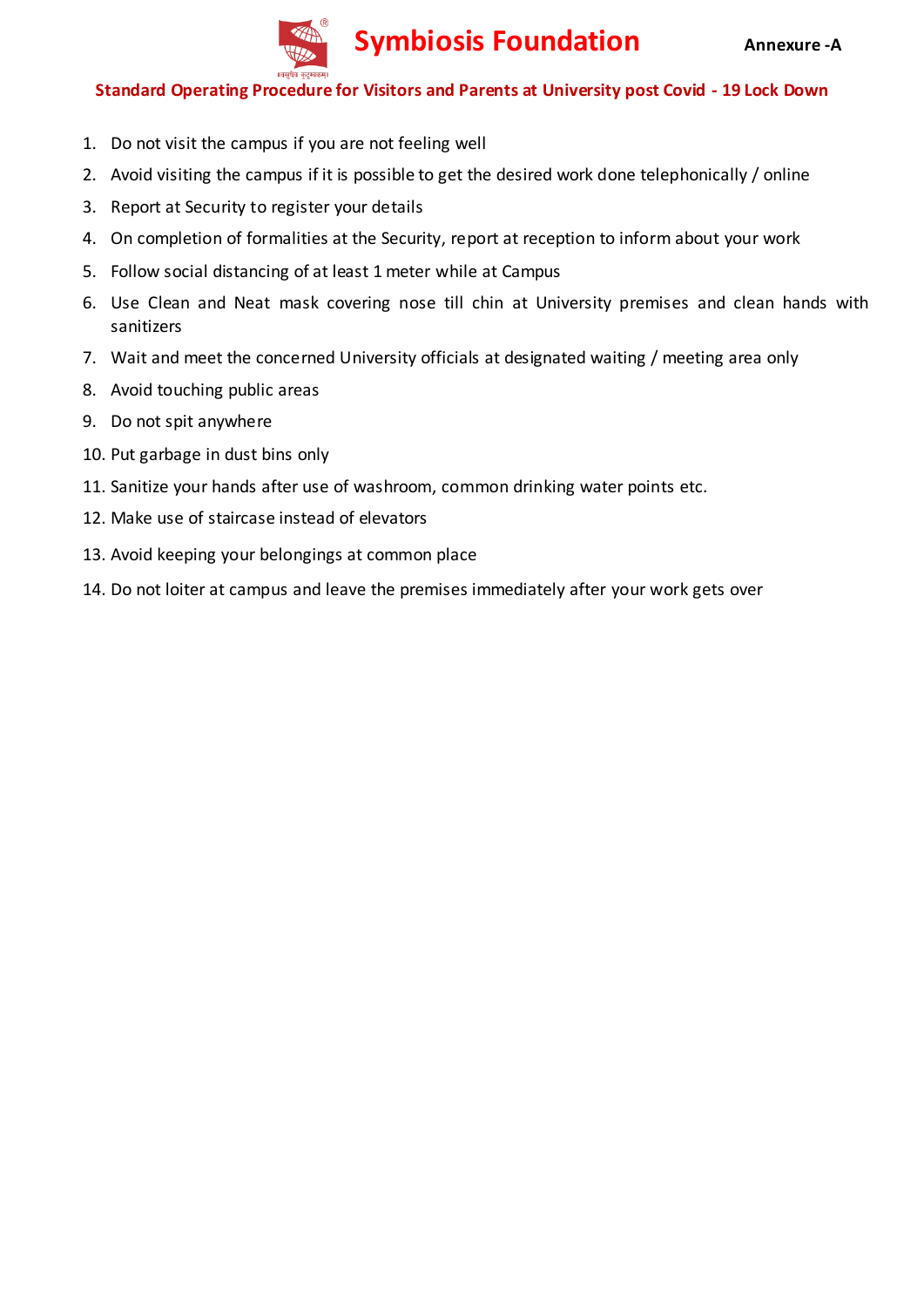

# **Standard Operating Procedure for Mess Vendor at Hostel Premises post Covid - 19 Lock Down**

## **A. Conduct at University premises:**

- 1. Use Clean and Neat mask covering nose till chin
- 2. Every staff of mess should follow social distancing of at least 1 meter while in Campus and out of Campus
- 3. Maintain social distancing with students and staff, while entering in dining hall, office, and while serving in meetings; in Mess hall and also at kitchen
- 4. Wash hands often with soap and water for at least 20 seconds.
- 5. Clean your hands frequently with sanitizers with at least 70% alcohol
- 6. Wash and frequently sanitize items such as ladles, tongs, condiment holders, food contact surfaces and utensils
- 7. Batch of 25 students will have breakfast/lunch/dinner at a time in mess hall by keeping social distancing. After every batch of students, cleaning of table and mopping of floor should be done. Other students will wait outside mess hall by keeping social distancing. Every student should finish meals within 20 minutes
- 8. Consider grab-and-go options to discourage students & staff from gathering in group settings.
- 9. Meal plate should be given in the hands of student in mess by mess in charge
- 10. Use floor markings inside the mess to facilitate compliance with the physical distancing
- 11. Vegetables/fruits/grocery/eggs/non-veg brought at mess should be sanitized properly before use
- 12. Do not openly display or sell unwrapped bakery products
- 13. No two or more than two staff shall sit or walk together
- 14. Keep your surroundings clean
- 15. Avoid sharing of things
- 16. Ensure that all doors and windows are in open condition
- 17. Aarogya Setu App shall be installed and used by all.

## **B. Maintenance of Personal Hygiene:**

- 1. Staff should wear neat and clean uniform with mask for food preparation
- 2. Everyone should carry their own sanitizer
- 3. Do not touch nose, mouth and face area
- 4. Do not touch public areas
- 5. Do not spit anywhere
- 6. Put garbage in dust bins only
- 7. Sanitize your hands after use of washroom, common drinking water points, before and after your meals

- 1. Sanitize yourself and your belongings before entering your house
- 2. Avoid social gathering
- 3. Avoid visit to relatives, friend's house and friend's room
- 4. Avoid public transport
- 5. Do not use shared vehicles, One person with two wheeler (Rider only) & Two persons in Four Wheeler (induding driver) – one person on driver's seat and other person on back seat
- 6. Avoid drinking of cold drinks, cold water, ice-cream, other cold beverages etc
- 7. Avoid eating uncooked food.
- 8. Avoid cash transactions as much as possible and use contactless payments such as UPI/ Bhim/ Google pay etc.
- 9. Everyone should have health insurance preferably
- 10. Items such as tablets, touch screens, keyboards, remote controls, may be fitted with a wipeable cover
- 11. Take rest at home or get medical treatment if having cold, cough or fever
- 12. Avoid contact with others if suffering from cold, cough or fever